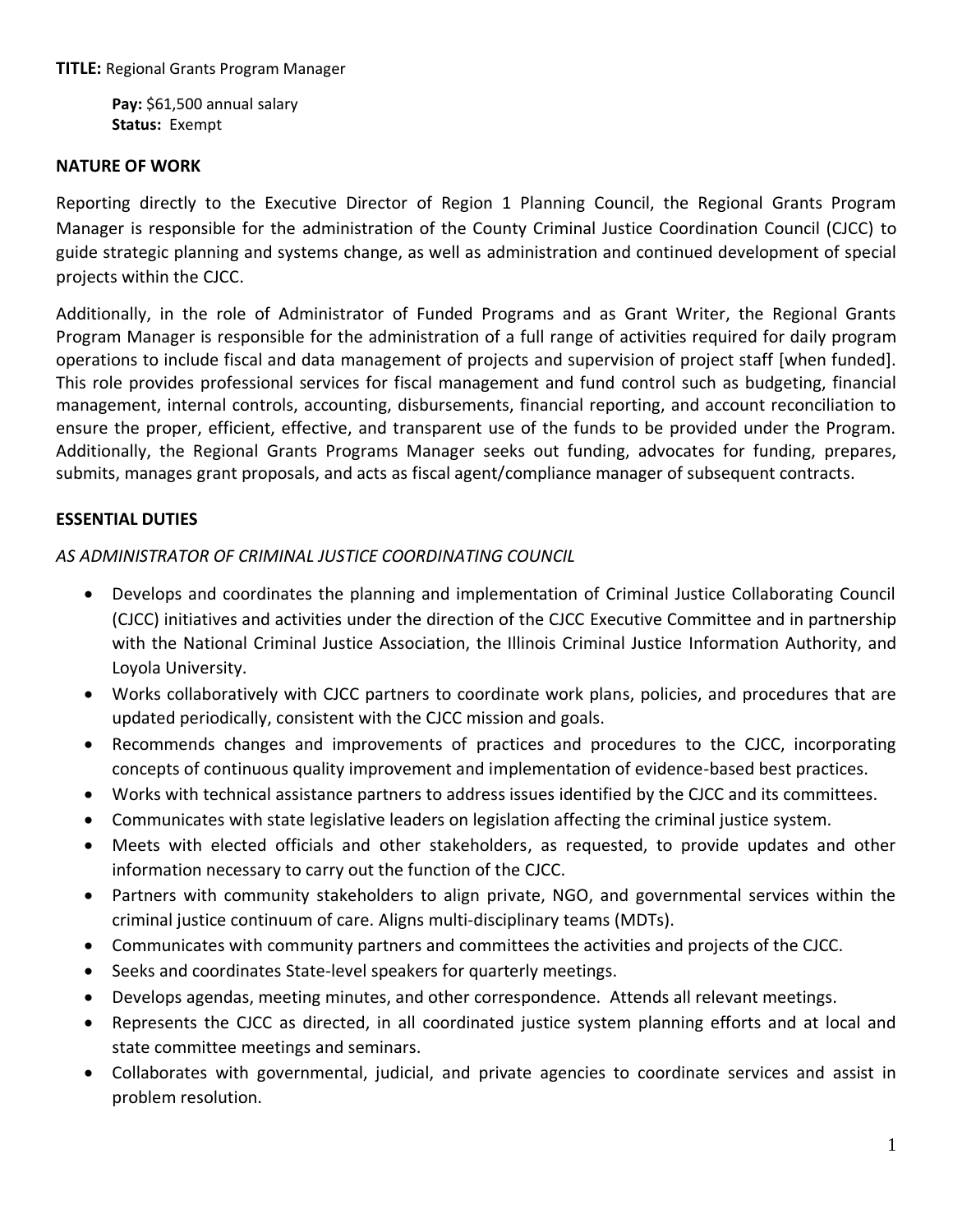#### *AS ADMINISTRATOR OF FUNDED PROGRAMS*

- Responsible for fiscal and data management as well as overseeing daily operations of funded programs.
- Administers financial management of federal and state funding to implement Programs effectively.
- Establishes and implements internal control mechanisms, which provide reasonable assurance to accomplish objectives related to the reliability of reporting, compliance with laws and regulations, and effectiveness and efficiency of operations. Monitors these systems on a daily basis.
- Responsible for the development of Strategic and Grant Action Plans.
- Responsible for draw-down requests and grant adjustments requests.
- Takes all necessary actions to prepare documents, budgets, plans, reports, disbursement requests, or certifications as required. Evaluates operations and activities, recommends improvements and modifications, and prepares associated reports.
- Ensures program is making satisfactory progress toward all program goals and objectives according to grant agreements and federal, state, and regulations.
- Protects the financial management activity from fraud, waste, and abuse.
- Responds promptly and fairly to complaints about the timeliness of payments.
- Cooperates and collaborates with all Implementing Entities; provides input proactively.
- Develops RFPs, corresponding evaluation processes, and subsequent contracts.
- Provides staff supervision to include direct, daily supervision ensuring barriers are addressed.
- Identifies alternate sources of funding and/or creative partnerships to support programming.

## *AS GRANT WRITER*

- Advocates and performs research on all funding sources to evaluate prospects for grants.
- Develops and prepares proposals and grant applications according to guidelines; complies with all grant reporting as required by funding sources.
- Designs programs used to prepare grants including responses to federal and state funding opportunities.
- Studies reports related to program outcomes, best practices, and research-based initiatives.
- Reviews administrative practices of programming partners; makes recommendations for improvement.
- Coordinates grant compliance activities with other department personnel and other partner organizations; attend meetings, conferences and workshops.

## **SUPERVISION RECEIVED**

Work is performed under the general supervision of the R1PC Executive Director. Specific tasks and work direction for grant writing may be assigned through the Deputy Director with considerable latitude and independence for carrying out tasks and assignments to completion. Additional guidance is provided through established regulations, codes and ordinances, policies and procedures. Work is reviewed through reports and meetings for timely accomplishment of tasks and annually for overall results achieved.

## **SUPERVISION EXERCISED**

Supervision is a requirement of this position as special projects dictate.

## **WORKING CONDITIONS AND PHYSICAL DEMANDS**